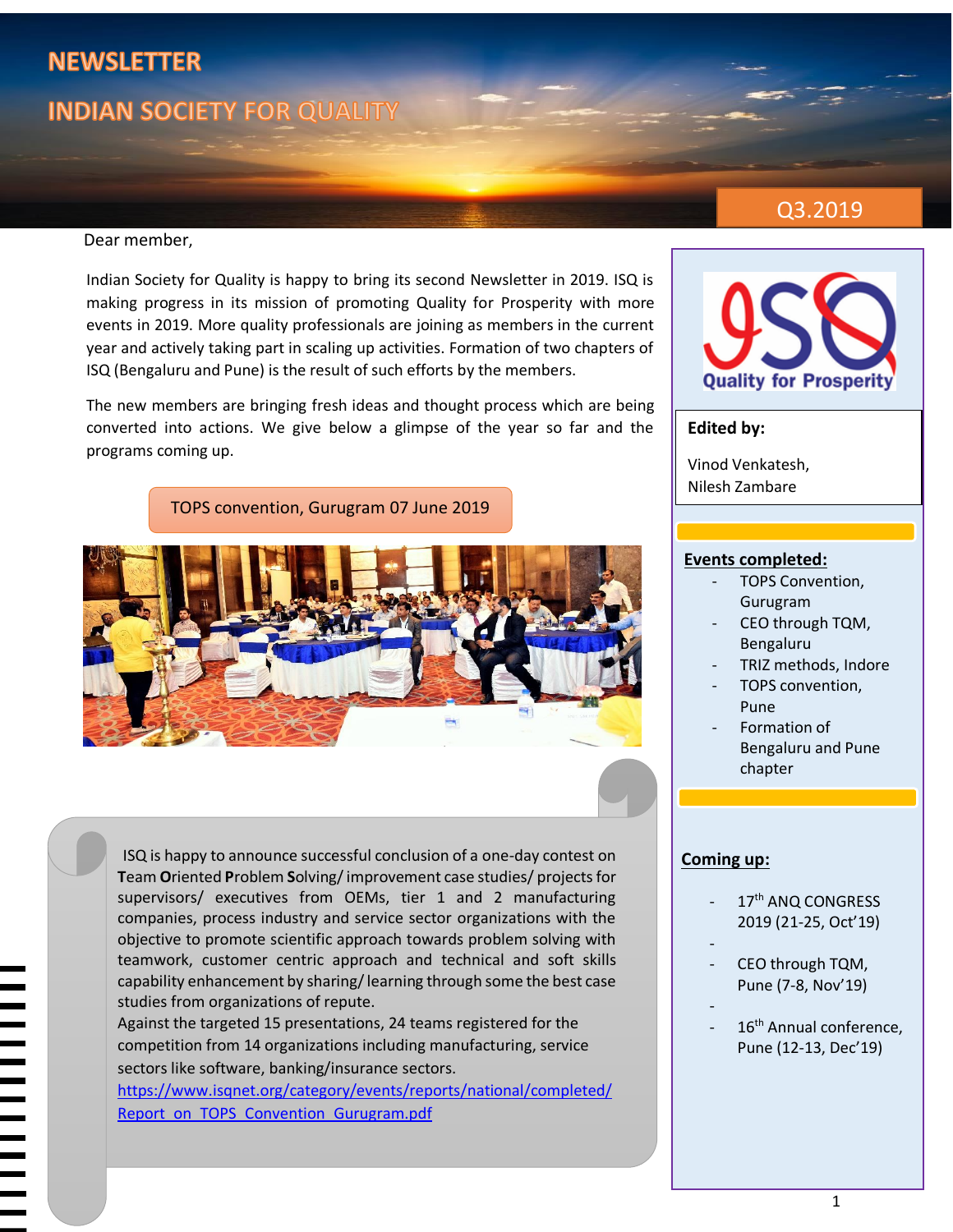# **NEWSLETTER INDIAN SOCIETY FOR QUALITY**

## Q3.2019



CEO through TQM, Bengaluru 18-19' July 2019

The program started on 18th July at 9:30 AM with Mr. Anil Sachdev welcoming the participants and introducing the faculty as well as ISQ.

Mr. Ramanathan's interactive sessions were complemented by Mr. Shekhar Ajgaonkar of CEAT, who presented two case studies from his company. The 2-days session on TQM was covered in 10 chapters starting from Orientation to Implementation of TQM with 255 slides. The handout was appreciated by the participants.

The method of review, using the concept of 'coin drops' of key learnings was appreciated by the participants. The program saw active involvement of the participants. Three participants thanked the faculty at the end on behalf of all the participants [https://www.isqnet.org/category/events/reports/national/CEO\\_TQM/report.pdf](https://www.isqnet.org/category/events/reports/national/CEO_TQM/report.pdf)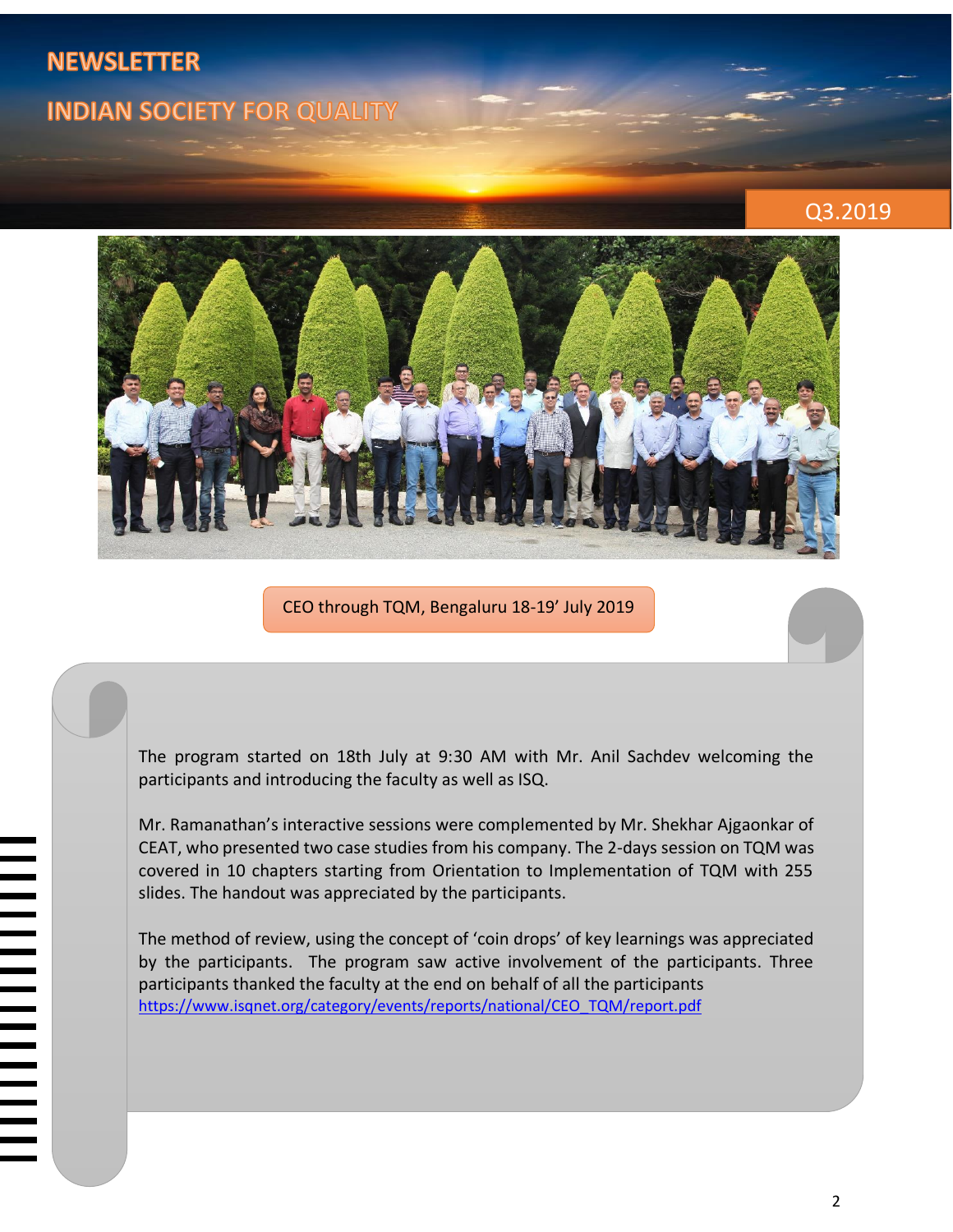# **NEWSLETTER INDIAN SOCIETY FOR QUALITY**



#### TOPS Convention, Pune 2<sup>nd</sup> August 2019



 It was a one-day contest on Team Oriented Problem Solving/ improvement case studies/ projects for supervisors/ executives from OEMs, tier 1 and 2 manufacturing companies, process industry and service sector organizations with the objective to promote scientific approach towards problem solving with teamwork, customer centric approach and technical and soft skills capability enhancement by sharing/ learning through some the best case studies from organizations of repute. The event was planned and executed in a short time with the support of Pune Chapter led by Mr. Mahesh Hegde. The response was overwhelming. Against the planned 16 presentations, 27 teams registered for the competition from 18 organizations mostly from the manufacturing sector. 86 participants presented their case studies, far more than expected 50 participants.

[https://www.isqnet.org/category/events/reports/national/topsConventionPune/Report-](https://www.isqnet.org/category/events/reports/national/topsConventionPune/Report-TOPS_Convention_Pune_Website.pdf)TOPS Convention Pune Website.pdf

Problem Solving using TRIZ Methods - Indore

DATES : 26-27 July 2019

|<br>|<br>|<br>|<br>|<br>|<br>|<br><br><br><br><br><br><br><br>

VENUE : Sayaji Hotel, Indore

Indian Society for Quality conducted its first event at Indore a two-day course on "Problem Solving Using TRIZ Methods" by course instructor Prof. Prakash R. Apte, Founder and President, APTennovate, Pune on 26-27, July 2019 at Sayaji Hotel, Indore.

For details, please read<https://www.isqnet.org/category/events/reports/national/TRIZ/report.pdf>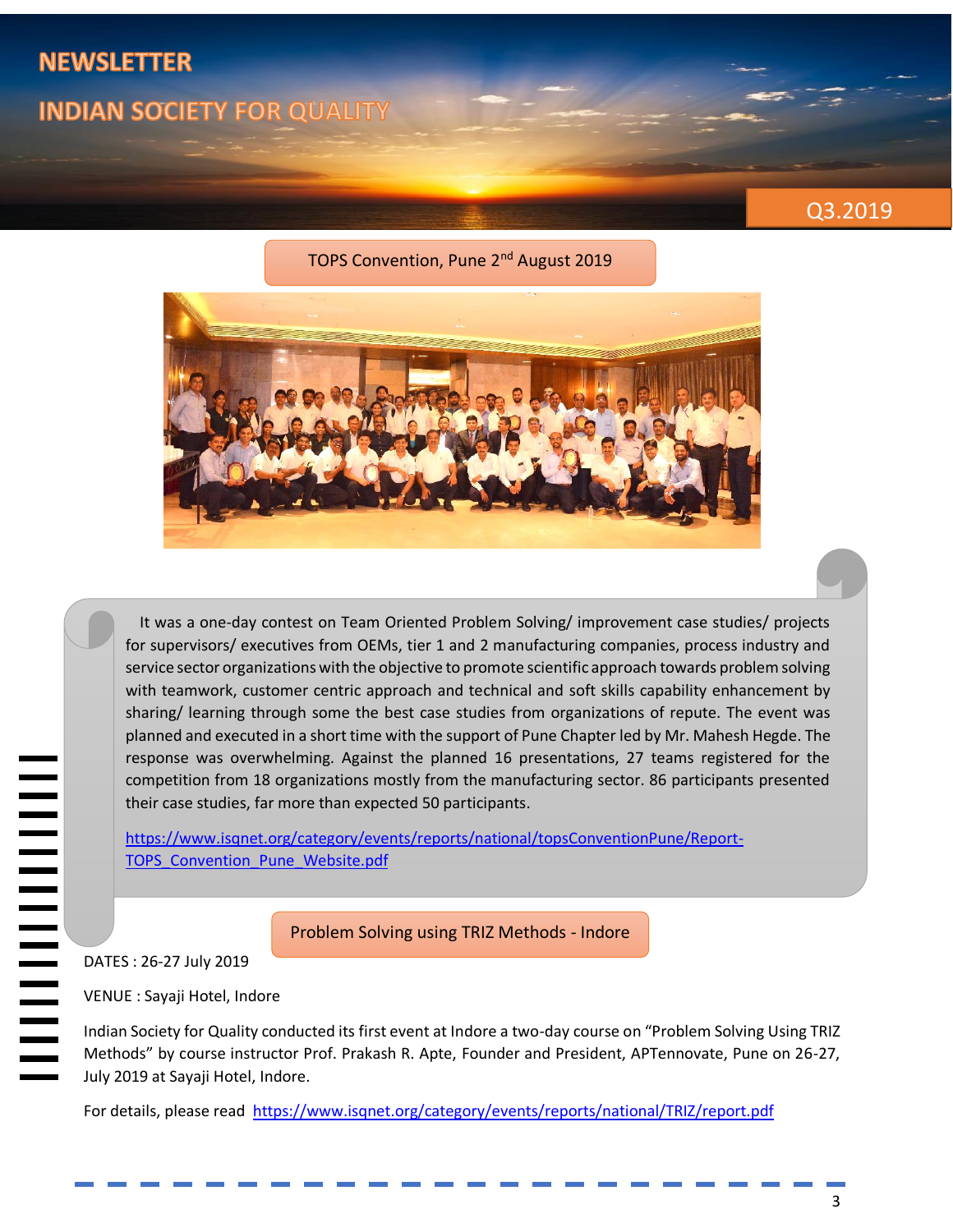

#### Formation of Bengaluru and Pune Chapter

ISQ is excited to announce formation of **Bengaluru and Pune** chapters on 1st June 2019 and 26th July 2019. A group of like-minded professionals from reputed industries and institutions joined together to form Bengaluru and Pune Chapters and work together to drive ISQ's mission.

The chapters together have decided to work on promoting ISQ events and activities, development of industry institution interaction, organize a symposium to provide a platform to both professionals, academia to showcase the research/ higher studies done in the area of quality management, develop a news journal for ISQ, to support micro or small scale industries in internalizing quality management for growth.

# Coming up

17<sup>th</sup> ANQ Congress 2019

**DATES:** 21 –25, October 2019 **VENUE:** Bangkok, Thailand. Visit: [www.anq2019.org](http://www.anq2019.org/)

CEO through TQM, Pune

A 2-day seminar program for senior management in **C**reating the **E**xtraordinary **O**rganisation

#### **t**hrough **T**otal **Q**uality **M**anagement.

**DATES:** 7 – 8, November 2019 **VENUE:** Radisson Blu Kharadi, Pune

Now in Pune, after the success in Bengaluru in July, with new session added on how to manage costs and profit. Download brochure [here](https://www.isqnet.org/wp-content/uploads/2019/09/CEOthroughTQM_Pune_v3.pdf)

#### 16<sup>th</sup> ISQ Annual Conference 2019

Get ready to participate in ISQ's flagship event 16th Annual Conference 2019**.**

|<br>|<br>|<br>|<br>|<br>|<br>|<br>|<br>|

**DATES:** 12-13' December 2019 **VENUE:** at Hyatt Regency Pune.

Support us in the event by being a Sponsors, Delegates, case study presenters.

For the brochure, Invitation for Sponsorship and registration form, visit [https://www.isqnet.org](https://www.isqnet.org/category/events/national/index.html) Visi[t www.isqconference.org](http://www.isqconference.org/) for regular updates on the 16th Annual Conference 2019.